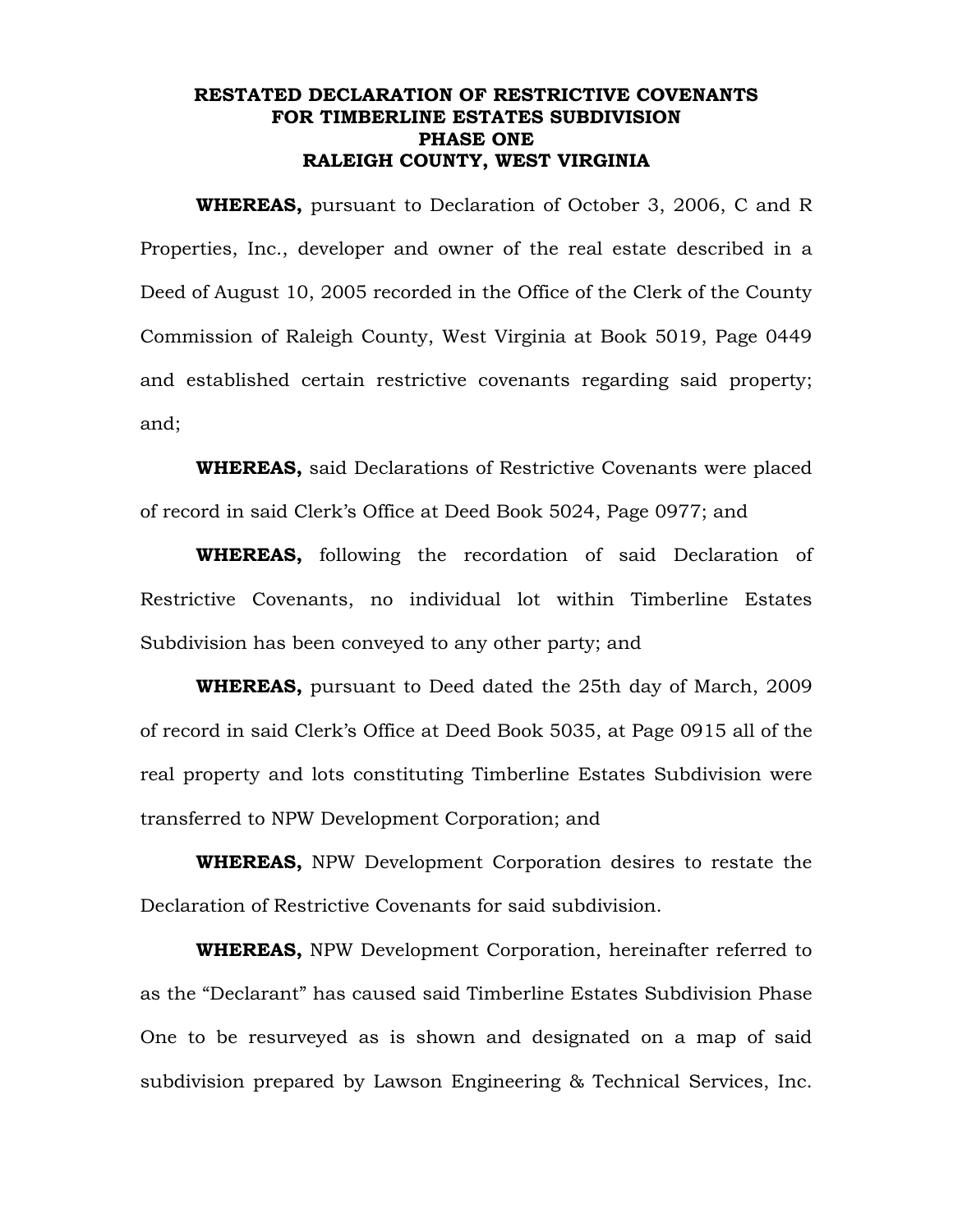dated July 2009 which map is of record in said Clerk's Office in Deed Book 5036, at Page 3407; and

**WHEREAS,** the Declarant desires to and shall sell the lots in Timberline Estates Subdivision Phase One, hereinafter sometimes referred to as "Timberline" according to this restated general plan.

# **NOW, THEREFORE, THIS RESTATEMENT OF RESTRICTIVE COVENANTS FOR TIMBERLINE ESTATES SUBDIVISION PHASE ONE:**

#### A. PROTECTIVE COVENANTS

(1) All lots conveyed shall be used for residence purposes only, and only one single family residence and such private garage as may be needed with it, shall be constructed thereon, and no residence building shall be constructed on such lot with its main front wall closer than twenty-five (25) feet to the street on which the same faces, nor closer than fifteen (15) feet to the rear lot line, nor closer than ten percent (10%) of the frontage to any side lot line.

(2) Any residence in the subdivision must have at least one thousand (1,000) square feet of heated living area, exclusive of garage, patio, and deck areas.

(3) All plans for any dwelling placed or altered on any lot shall be approved in writing by the Declarant prior to commencement of construction, placement, or alteration. All plans submitted to the Declarant will be completed and specify building materials, exterior finish, colors and landscaping plans.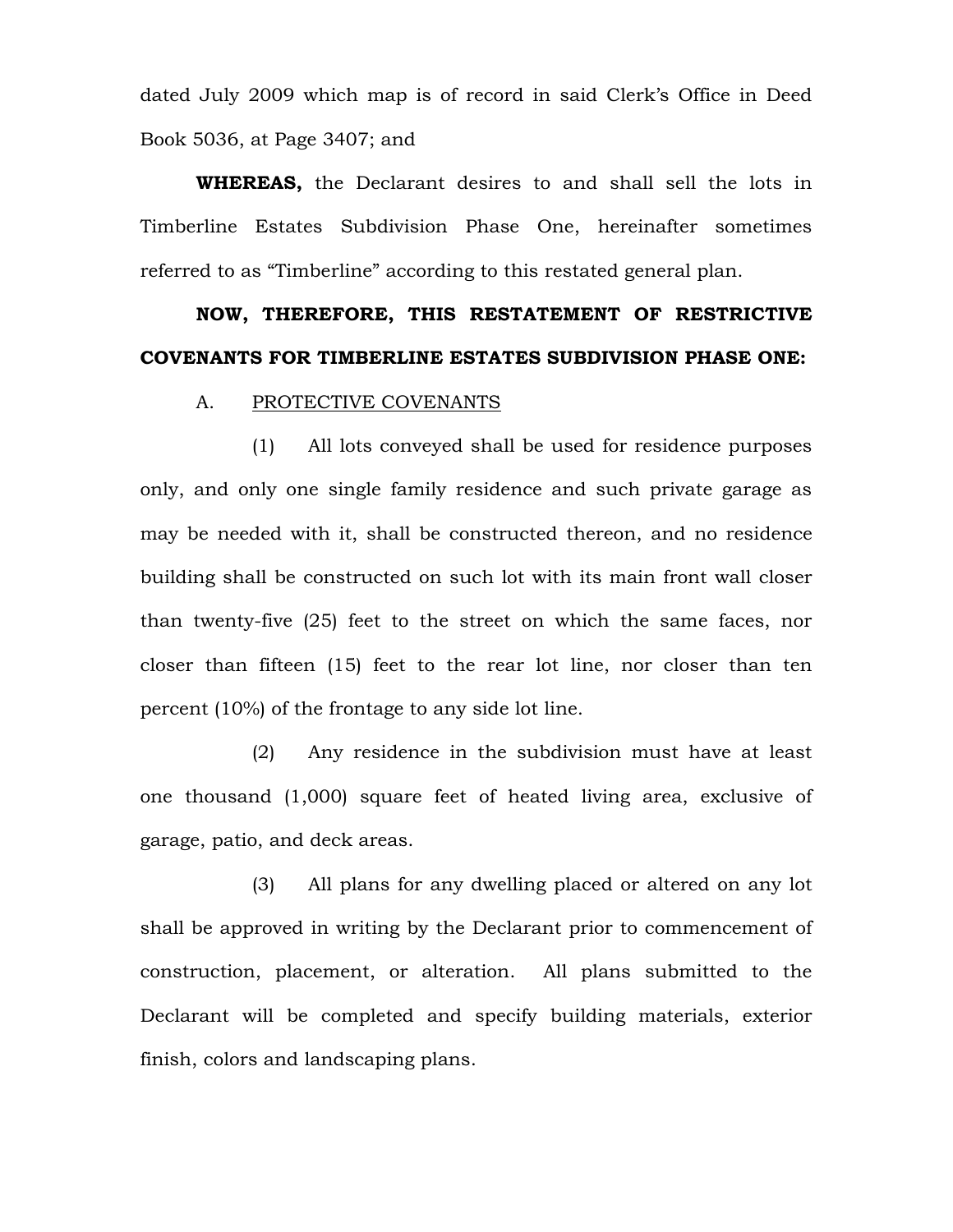(4) No lot shall be resubdivided except with written approval of the Declarant.

(5) No commercial or industrial activities shall be carried on upon any lot; it being the intention of the Declarant that the use and occupancy of said property shall be limited to residential dwelling and living purposes, nor shall anything be done thereon which may be or become an annoyance or nuisance to the neighborhood. Without limiting the generality of this provision, no repairs to motor vehicles may be performed other than within an enclosed garage on the lot.

(6) No animals or domestic pets will be allowed on any lot other than those kept indoors, and shall be personally attended and under restraint when out of doors.

(7) No trailer, mobile home, basement, tent, shack, garage or barn shall be erected in the Subdivision for storage and/or residential purposes except that each lot owner may erect a single storage unit for storage of personal items, lawn equipment and similar property which said building may be no larger than four hundred (400) square feet and no taller than fifteen feet (15'). Said building must be constructed upon a permanent foundation shall be sided to match the residence and must be located to the rear of the house constructed upon the lot.

(8) No signs of any nature shall be displayed to the public view (temporary or permanent in nature) without first obtaining a written approval from the Declarant, except that one sign of not more than two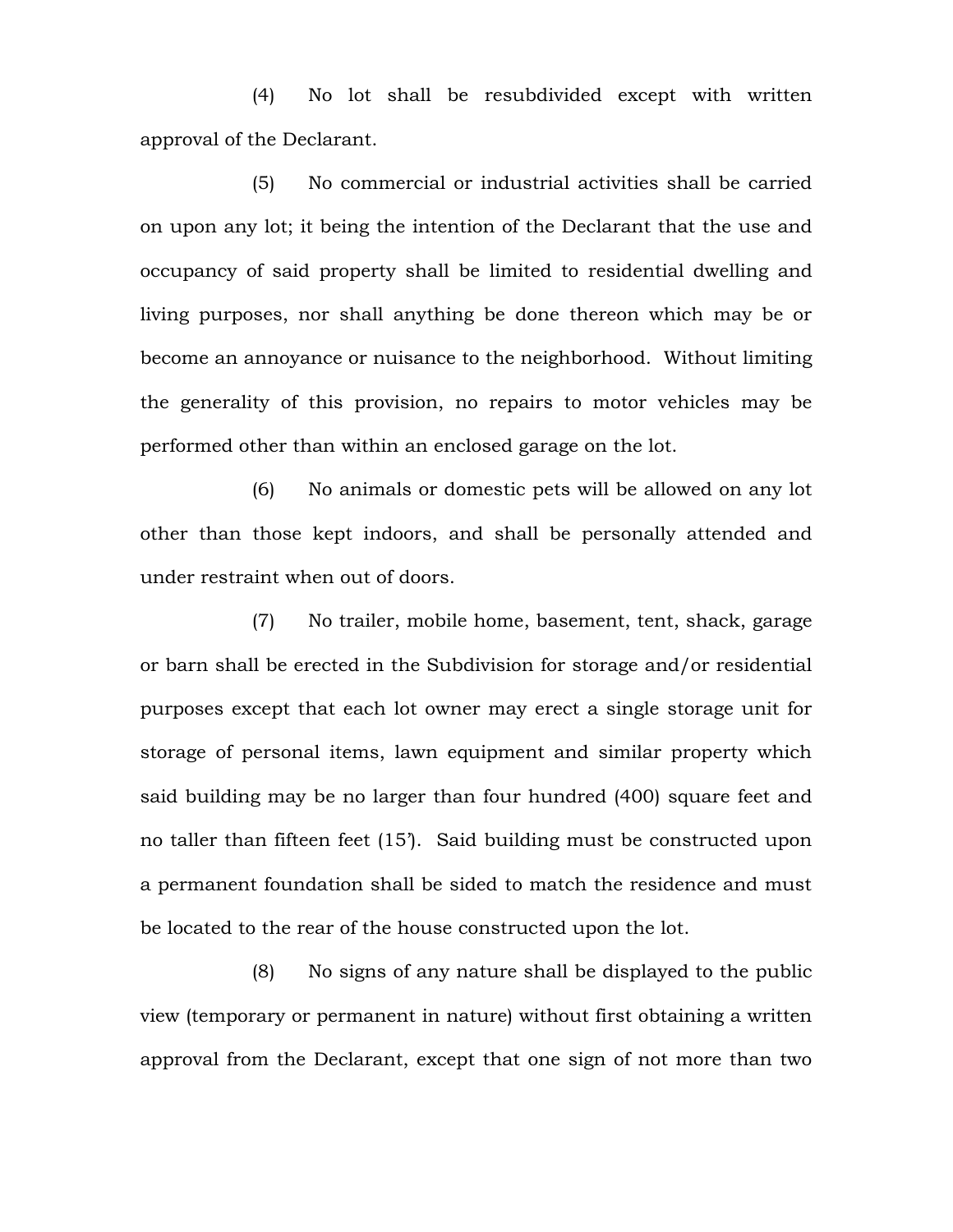(2) square feet showing the owner's name, address, and the name of the premises shall be permitted on a lot.

(9) No stripped down, partially wrecked, or junked motor vehicle or sizeable part thereof, or recreational vehicle, including but not limited to boats, campers, snow mobiles and trailers, shall be permitted unless stored one hundred percent (100%) within the residence where the same are not visible. The preceding language notwithstanding, recreational vehicles including boats, campers, snowmobiles and trailers may be on premises for purposes of loading and unloading with no greater frequency than ten (10) days per year.

(10) No truck larger than one ton shall be parked overnight on any lot in such a manner as to be visible from the main street, except those vehicles necessary during periods of construction, deliveries or maintenance may be permitted in driveway. After construction is complete parking of such vehicles in the driveway shall be prohibited for more than ten (10) days per year.

(11) No on street parking of vehicles shall be permitted.

(12) No noxious or offensive activities shall be conducted on any lot nor shall anything be done on any lot that shall be or become an unreasonable annoyance or nuisance to the neighborhood.

(13) No improvement which has been partially or totally destroyed by fire or otherwise shall be allowed to remain in such state for more than three (3) months from the time of such destruction.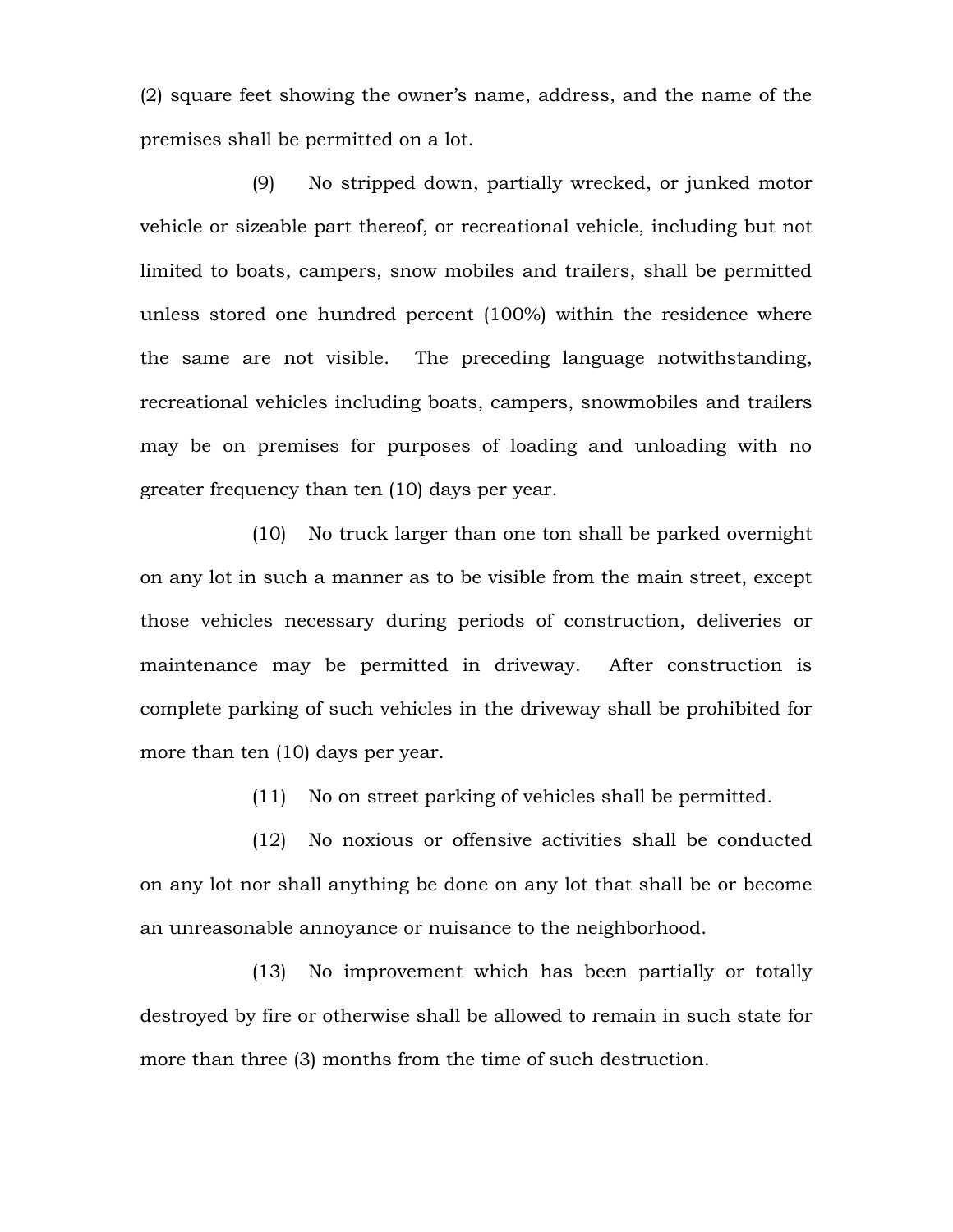(14) No trash, ashes, garbage, or other refuse shall be dumped or stored on any lot nor be thrown into or on any street, roadway, or other route of general access.

(15) No exterior television or radio antenna of any kind shall be constructed or erected on any lot or residence other than a signal receiving dish no larger than thirty six inches (36") in diameter which must be positioned behind the rear of the residence.

(16) No residence shall be occupied until construction thereof is at least 90% completed, except with written approval of the Declarant. Upon commencement of construction of any residence, addition or remodeling, the work shall be continuously and diligently undertaken until completion.

(17) After completion of construction of homes, driveways, and other permanent improvements, the ground shall be left with a neat and orderly appearance with all trash and debris removed.

(18) No fence shall be erected on the front or side portion of any lot. However, a fence may be erected in the back yard of a residence with the written approval of the Declarant as to the exact location of said fence.

(19) The Declarant reserves unto itself, its successors and assigns, the right to lay, construct, and maintain a sewer through and under the real estate in subject subdivision and to lay, construct, and maintain a water system or other utilities therein and thereover, which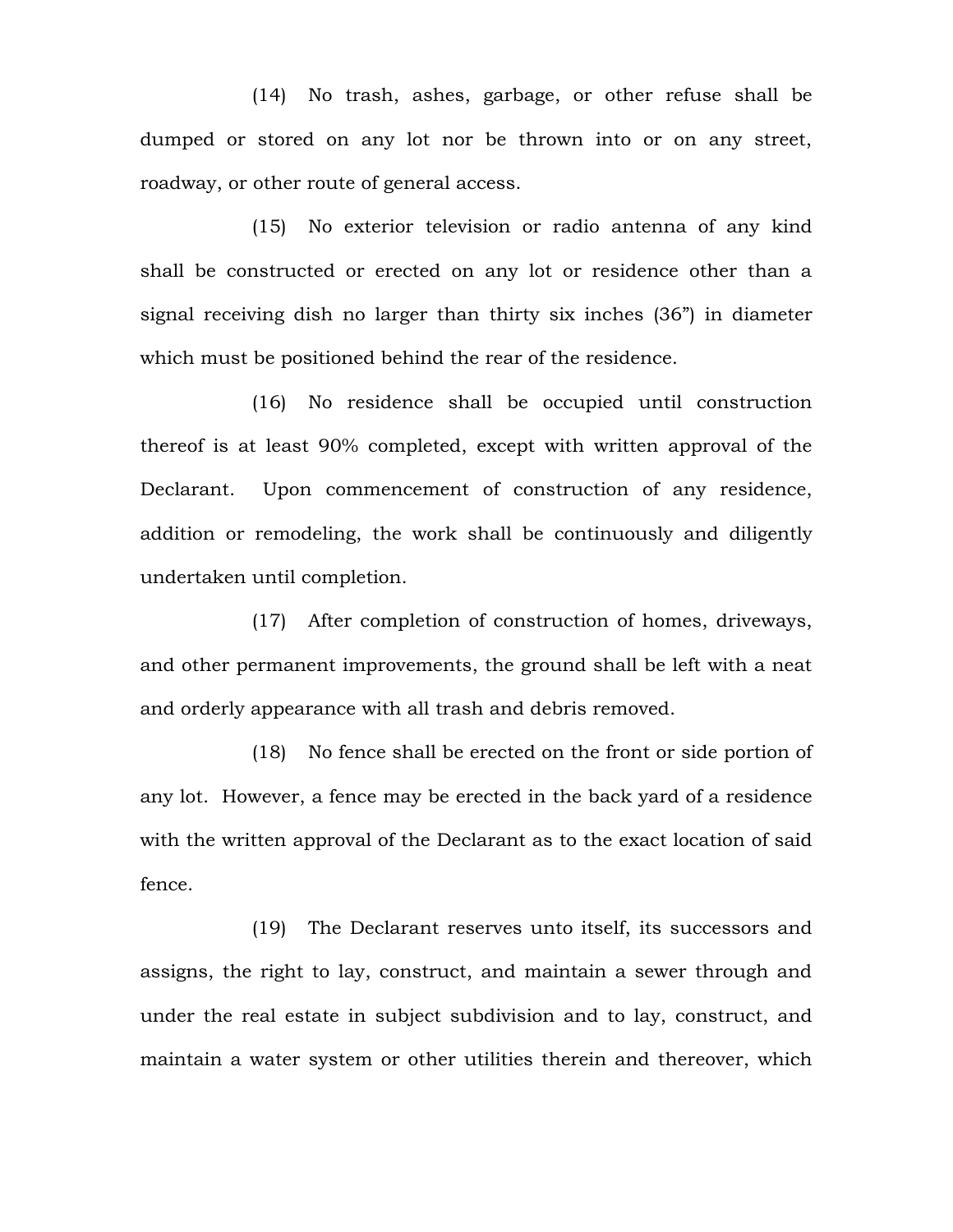said sewer line, water system and utilities shall not in any way interfere with any building or buildings situate on the premises.

(20) Every tank for the storage of fuel installed outside any building shall be buried below the surface of the ground. Also, every outdoor receptacle for ashes, trash, rubbish, or garbage shall be installed underground, screened or so placed and kept as not to be visible from the street or road.

(21) If the parties hereto, or any of them, or their heirs or assigns, shall violate or attempt to violate any of the Covenants herein, it shall be lawful for any other person or persons owning any real property situated in said development or subdivision to prosecute any proceedings at law or in equity against the person or persons violating or attempting to violate any such Covenants and either to prevent him or them from so doing or to recover damages or other dues for such violations.

(22) When a residence is constructed upon said lot, provision will be made for off-street parking for at least two automobiles. A garage or carport if used as such, shall constitute provision for offstreet parking.

(23) Declarant, for each lot owned, hereby covenants, and each Owner of any lot by acceptance of a deed therefore, whether or not it shall be so expressed in any such deed or other conveyance, is deemed to covenant and agree to abide any and all by-laws which said Association may adopt.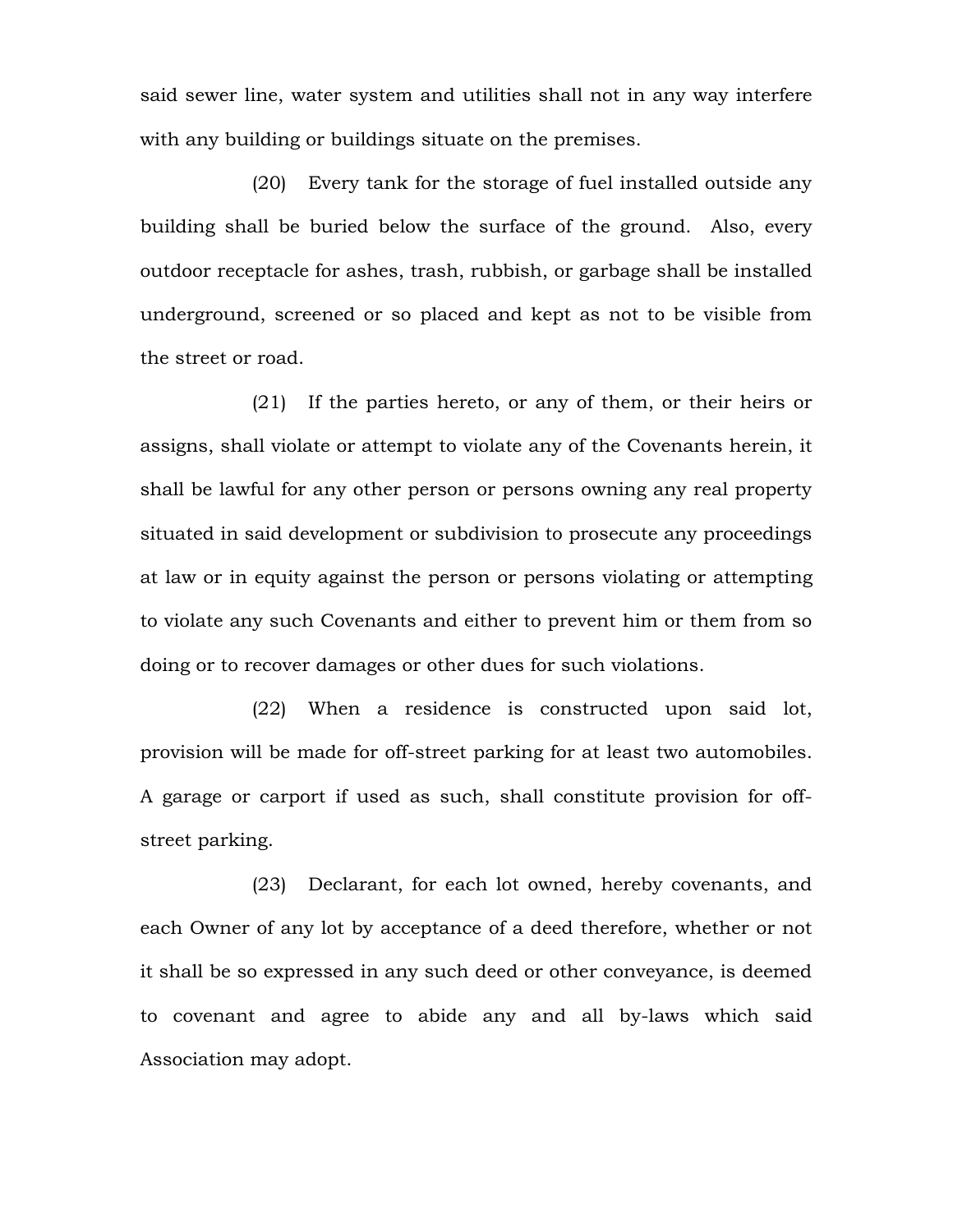(24) Enforcement shall be by proceedings at law or in equity against any person or persons violating or attempting to violate any covenant either to restrain violation or to recover damages.

(25) Invalidation of any one of these covenants by judgment or court order shall not affect any of the other provisions which shall remain in full force and effect.

#### B. RESERVATIONS

(26) Declarant hereby reserves easements, in, over, through, and across each lot for the purpose of future development including but not limited to constructing, maintaining, repairing, and replacing lines of utilities and for water drainage, including but not limited to gas, water, electric, telephone, and sanitary sewer and storm sewer, for the common use and benefit of all the owners of lots in the Subdivision as shown on a map hereof and any section thereof, now or hereafter laid out and other adjoining and nearby lands, but such easements shall be located, used and enjoyed in such a manner as not to unreasonably disturb or damage said lots or interfere with the ordinary use and enjoyment thereof.

(27) Declarant reserves the right to use or permit the use of all streets and alleys in the Subdivision now or thereafter laid out, for street purposes and for the location and installation of sewer, water, gas, electric, drainage, and telephone lines; and also reserves the right to make any alterations and amendments of and to the map or maps of the Subdivision now or hereafter laid out, or subsequent revisions thereof,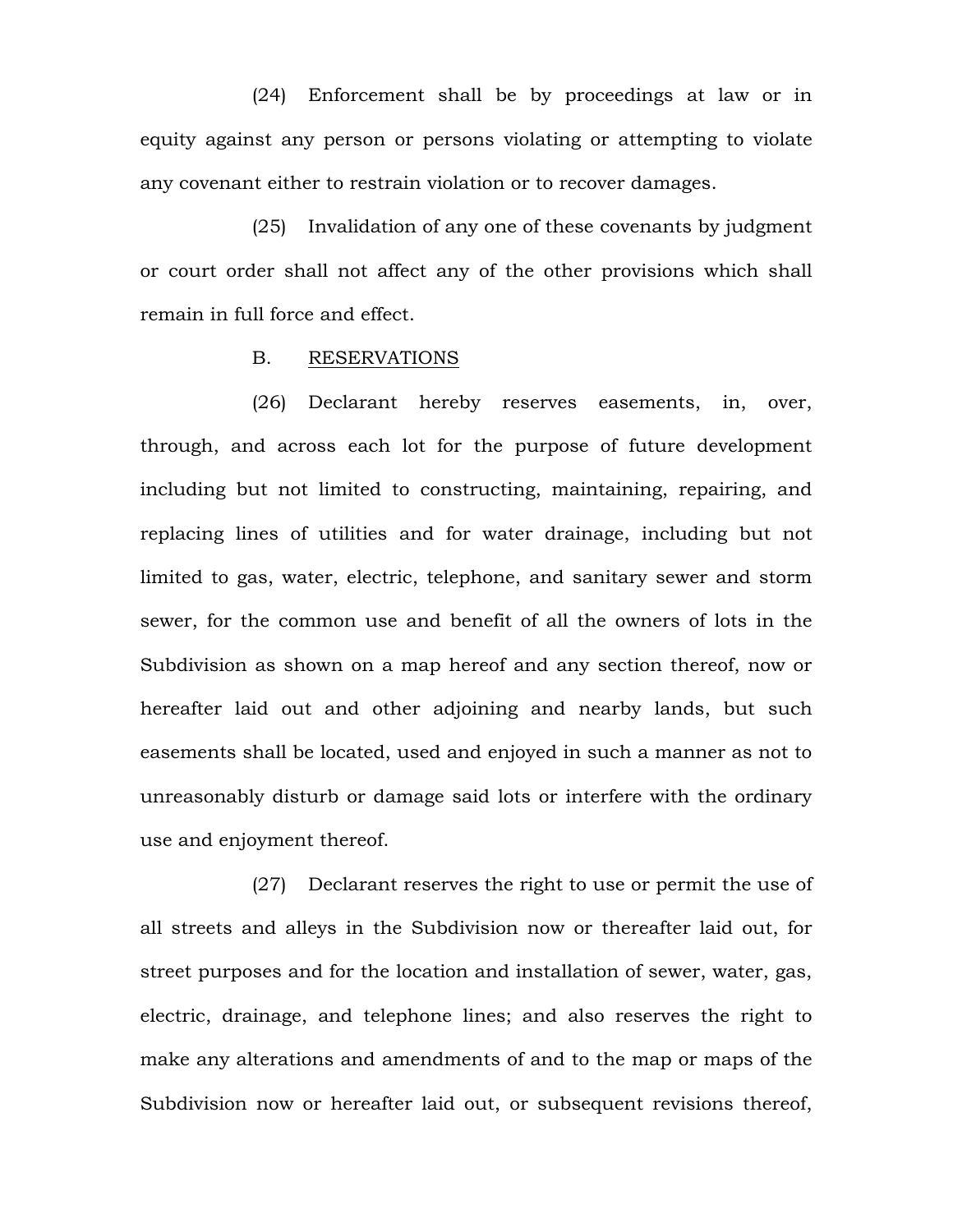that it may desire, including changes in the lot layouts and streets and alleys; provided that no change shall be made in lots already sold; that there shall always be free access to lots sold and no lot sold shall thereafter be cut off from any street or alley on which the same abuts. Declarant reserves the right to establish a Road Maintenance Agreement and mechanism for assessment to lot owners for purposes of establishing a fund for snow removal, repairs and repavement as may be necessary.

(28) Declarant reserves the right to form a property owners Association, hereinafter the "Association", as Declarant may deem necessary.

## C. GENERAL PROVISIONS

(29) Enforcement. The Association, or any Owner, shall have the right to enforce, by any proceeding at law or in equity, all restrictions, conditions, covenants, reservations, liens, and charges now or hereafter imposed by the provisions of this Declaration. Failure by the Association or by any Owner to enforce any covenant or restriction herein contained shall in no event be deemed a waiver of the right to do so thereafter.

(30) Severability. Invalidation of any one of these covenants or restrictions by judgment or court order shall not affect any other provisions which shall remain in full force and effect.

(31) Assignability. The Declarant may assign any and all rights reserved unto itself at any time without consent, approval or notice to the Association or any property owner.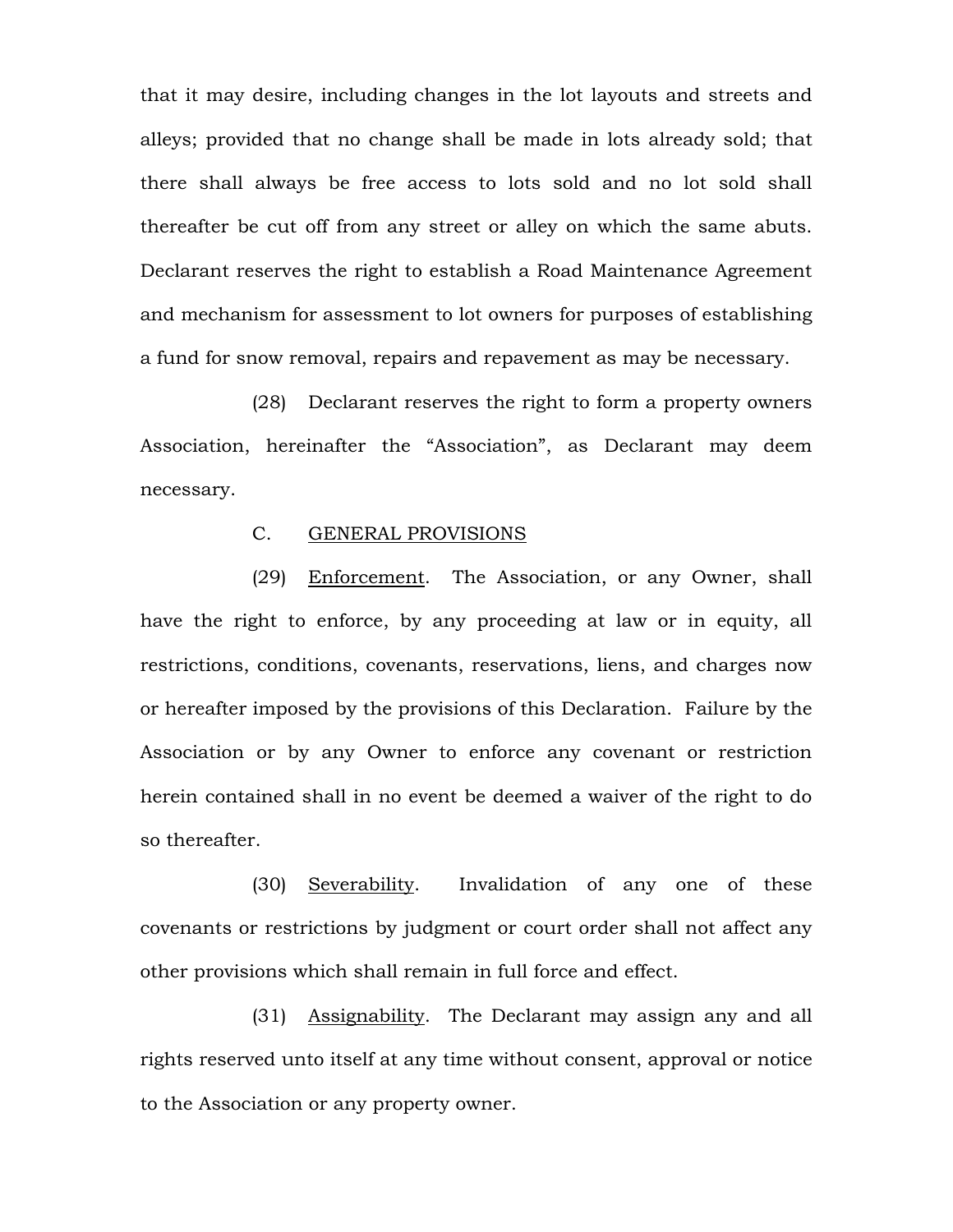(32) Amendment. The covenants and restrictions of this Declaration shall run with and bind the land, and shall inure to the benefit of and be enforceable by the Declarant, or the Owner of any lot subject to this Declaration, their respective legal representatives, heirs, successors, and assigns, for a term of thirty (30) years from the date this Declaration is recorded, after which time said covenants shall be automatically extended for successive periods of ten (10) years. The covenants and restrictions of this Declaration may be amended in whole or in part during the first thirty (30) years period by an instrument signed by not less than eighty percent (80%) of the lot owners, and thereafter by an instrument signed by not less than seventy percent (70%) of the lot owners. Any amendment must be properly recorded.

#### D. INCORPORATION IN DEEDS BY REFERENCE

(33) All of the foregoing matters shall be incorporated by reference hereto in deeds to lots in Timberline and shall be as binding and effective as though set out verbatim in said deeds, it being understood that each of the foregoing items shall by reference hereto become part and parcel of every such deed.

## NPW Development Corporation

| By:  |  |  |  |
|------|--|--|--|
|      |  |  |  |
| Its: |  |  |  |